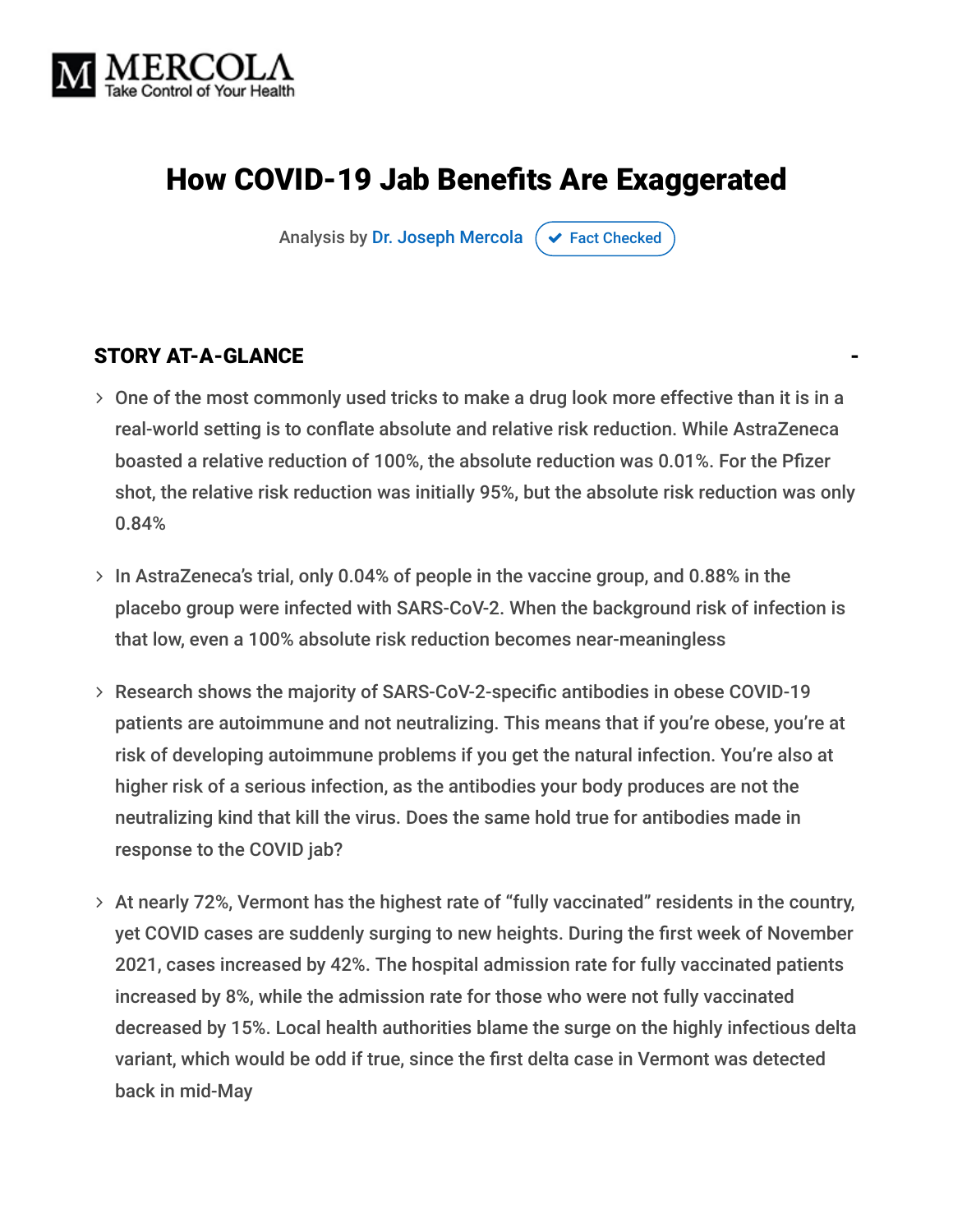$>$  Data from physician assistant Deborah Conrad show vaccinated people  $-$  counting anyone who got one or more shots, regardless of time since the injection  $-$  are nine times more likely to be hospitalized than the unvaccinated

In a November 12, 2021, blog post,<sup>1</sup> Maryanne Demasi, Ph.D., reviews how the benefits of the COVID-19 shots have been exaggerated by the drug companies and misrepresented to the public by an uncritical media. She has previously given many lectures on how the drug companies conflated absolute and relative risks for statin drugs. 2

Demasi was a respected Australian science presenter at ABC television until she produced a Catalyst report on the dangers of Wi-Fi and cellphones. In the wake of the controversy it raised, she and 11 of her staff members were axed and the episode retracted.<sup>3</sup> That was 2016. Today, Demasi is one of the few professional journalists seeking and publishing the truth about COVID-19.

## Absolute Versus Relative Risk Reduction

In her post, Demasi highlights one of the most commonly used tricks in the book  $$ conflating absolute and relative risk reduction. As noted by Demasi, AstraZeneca and Australia's health minister, Greg Hunt, claimed the AstraZeneca injection offered "100% protection" against COVID-19 death. How did they get this number? Demasi explains: 4

"In the trial<sup>5</sup> of 23,848 subjects ... there was one death in the placebo group and *no deaths in the vaccinated group. One less death out of a total of one, indeed was a relative reduction of 100%, but the absolute reduction was 0.01%."*

Similarly, Pfizer's COVID shot was said to be 95% effective against the infection, but this too is the relative risk reduction, not the absolute reduction. The absolute risk reduction for Pfizer's shot was a meager 0.84%.

It's worth noting that an incredibly low number of people were infected in the first place. Only 8 out of 18,198 vaccine recipients developed COVID symptoms (0.04%), and 162 of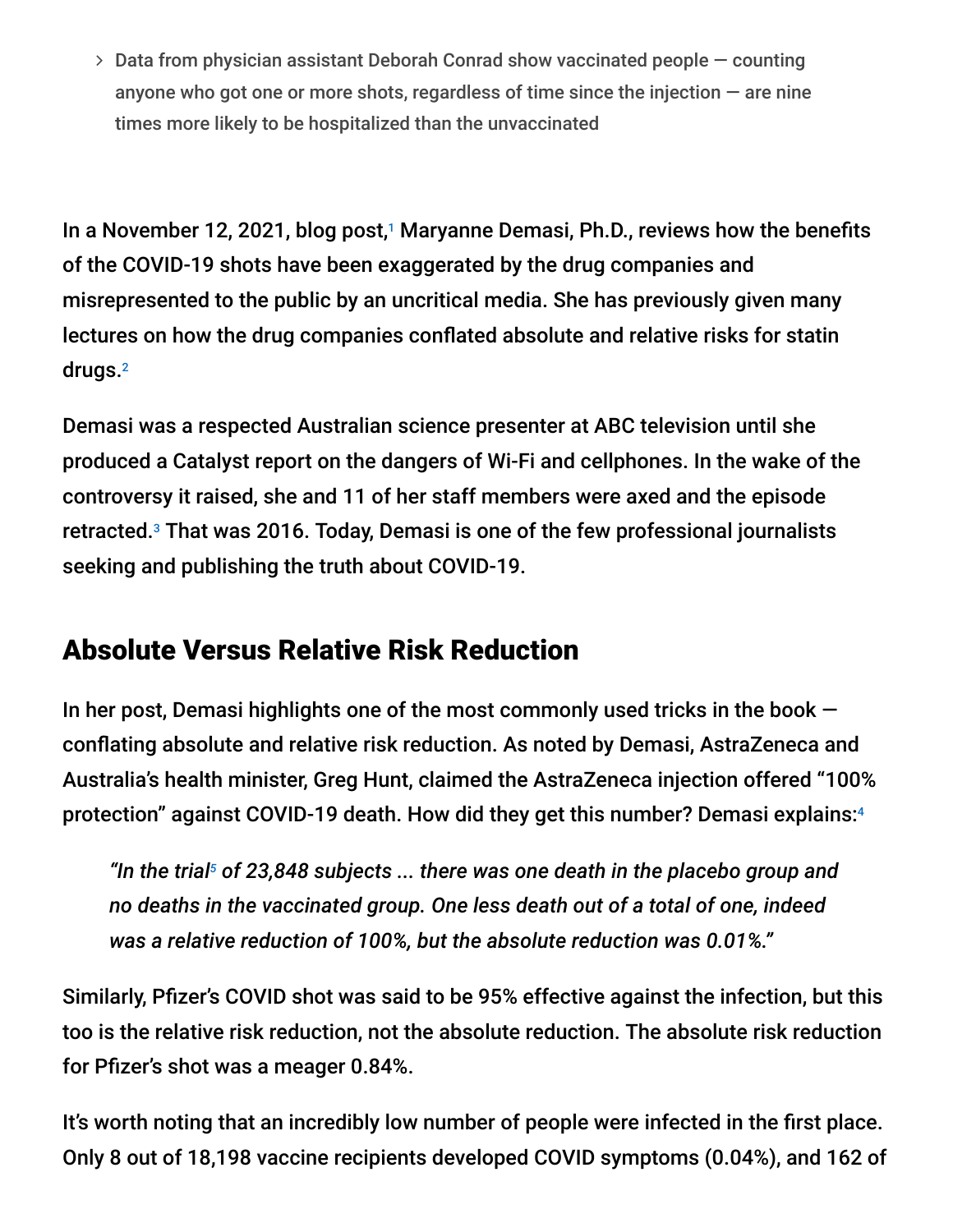the 18,325 in the placebo group (0.88%).

Since your risk of COVID was minuscule to begin with, even if the shot was able to reduce your absolute risk by 100%, it would still be trivial in real-world terms.

According to Gerd Gigerenzer, director of the Harding Centre for Risk Literacy at the Max Planck Institute, only quoting the relative risk reduction is a "sin" against transparent communication, as it can be used as a "deliberate tactic to manipulate or persuade people." Demasi also quotes John Ioannidis, professor at Stanford University, who told her: 6

*"This is not happening just for vaccines. Over many decades, RRR [relative risk reduction] has been the dominant way of communicating results of clinical trials. Almost always, RRR looks nicer than absolute risk reductions."*

Demasi continues: 7

*"When asked if there was any justification for misleading the public about the vaccine's benefits to encourage uptake, Prof Ioannidis rejected the notion.*

*'I don't see how one can increase uptake by using misleading information. I am all in favor of increasing uptake, but this needs to use complete information, otherwise sooner or later incomplete information will lead to misunderstandings and will backfire,' says Ioannidis.*

*The way authorities have communicated risk to the public, is likely to have misled and distorted the public's perception of the vaccine's benefit and underplayed the harms. This, in essence, is a violation of the ethical and legal obligations of informed consent."*

#### US Health Authorities Have Misrepresented the Data

U.S. health authorities, like Australia's, are guilty of misrepresenting the data to the public. In February 2021, Centers for Disease Control and Prevention director Rochelle Walensky co-wrote a JAMA paper<sup>8</sup> which stated that "Clinical trials have shown that the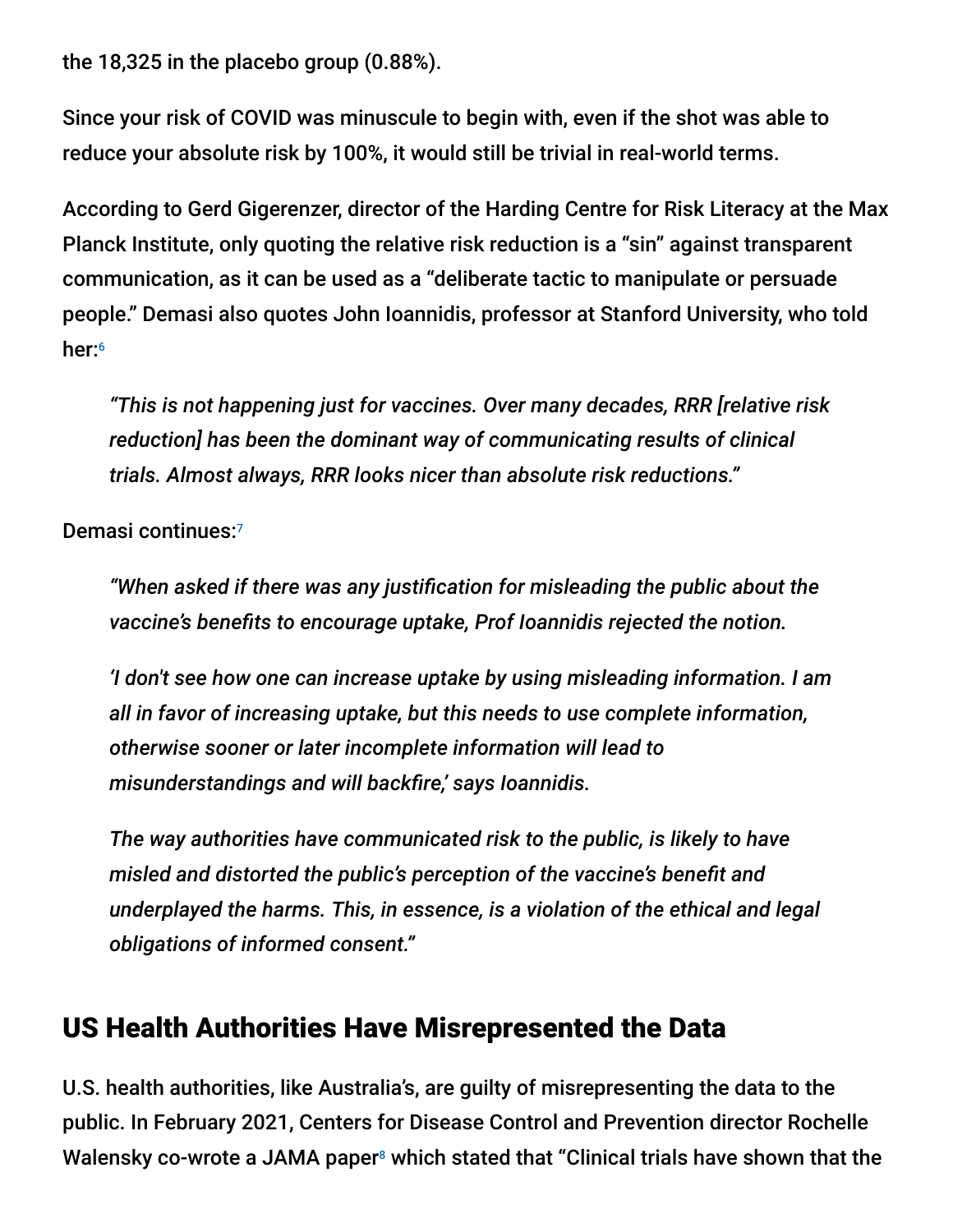vaccines authorized for use in the U.S. are highly effective against COVID-19 infection, severe illness and death."

Alas, "there were too few deaths recorded in the controlled trials at the time to arrive at such a conclusion," Demasi writes.<sup>9</sup> This observation was made by professor Peter Doshi, associate editor of The BMJ, during Sen. Ron Johnson's Expert Panel on Federal Vaccine Mandates, November 1, 2021.<sup>10</sup> During that roundtable discussion, Doshi stated that:

*"The trials did not show a reduction in deaths, even for COVID deaths ... Those who claimed the trials showed that the vaccines were highly effective in saving lives were wrong. The trials did not demonstrate this."*

Indeed, the six-month follow-up of Pfizer's trial showed 15 deaths in the vaccine group and 14 deaths in the placebo group. Then, during the open label phase, after Pfizer decided to eliminate the placebo group by offering the actual shot to everyone who wanted it, another five deaths occurred in the vaccine group.

Two of those five had originally been in the placebo group, and had taken the shot in the open label phase. So, in the end, what we have are 20 deaths in the vaccine group, compared to 14 in the placebo group. We also have the suspicious fact that two of the placebo participants suddenly died after getting the real deal.

### How You Express Effect Size Matters

As noted in a July 2021 Lancet paper,<sup>11</sup> "fully understanding the efficacy and effectiveness of vaccines is less straightforward than it might seem. Depending on how the effect size is expressed, a quite different picture might emerge."

The authors point out that the relative risk reduction really needs to "be seen against the background risk of being infected and becoming ill with COVID-19, which varies between populations and over time." This is why the absolute risk reduction figure is so important: 12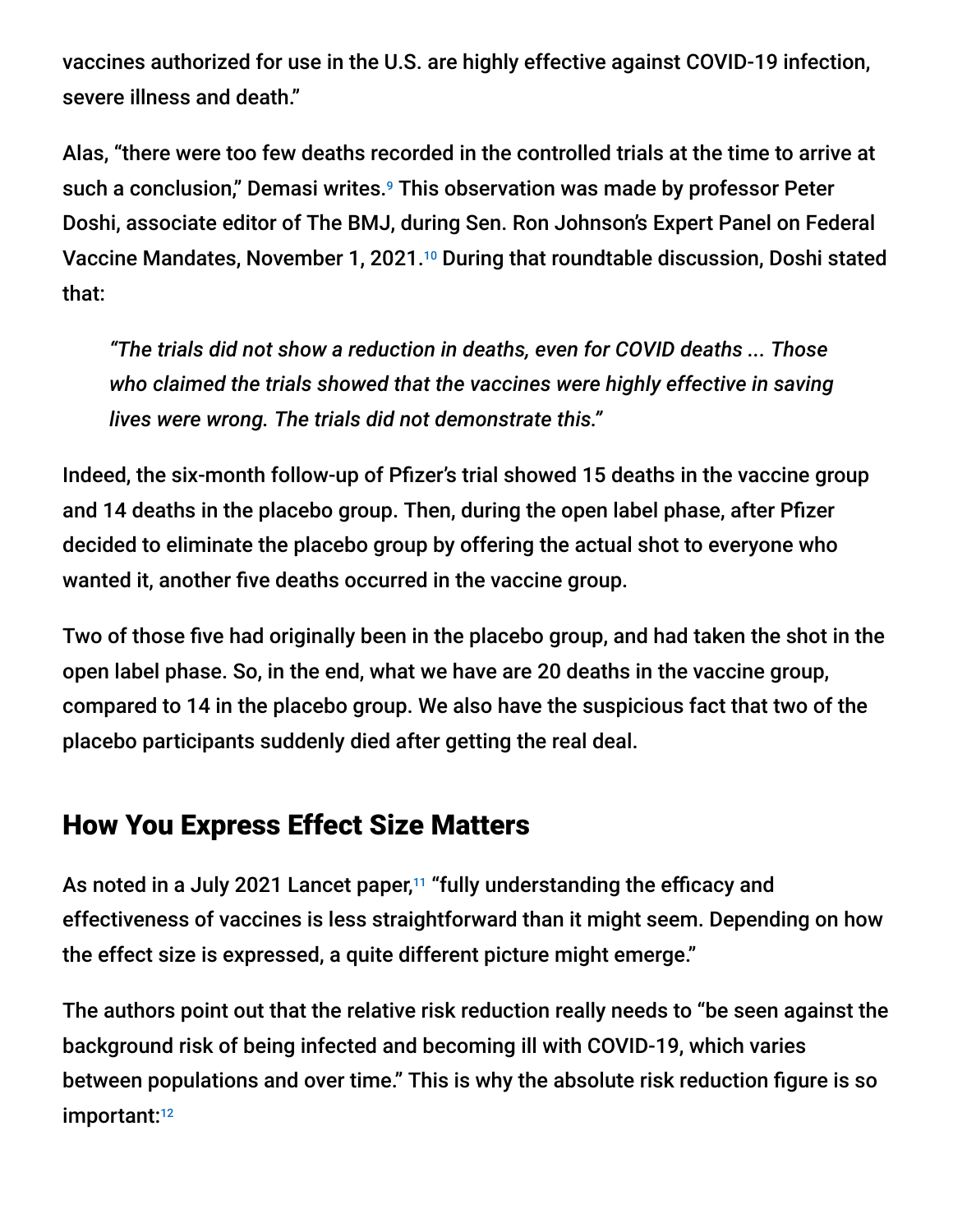*"Although the RRR considers only participants who could benefit from the vaccine, the absolute risk reduction (ARR), which is the difference between attack rates with and without a vaccine, considers the whole population ...*

*ARR is also used to derive an estimate of vaccine effectiveness, which is the number needed to vaccinate (NNV) to prevent one more case of COVID-19 as 1/ARR. NNVs bring a different perspective: 81 for the Moderna–NIH, 78 for the AstraZeneca–Oxford ... 84 for the J&J, and 119 for the Pfizer–BioNTech vaccines.*

*The explanation lies in the combination of vaccine efficacy and different background risks of COVID-19 across studies: 0.9% for the Pfizer–BioNTech ... 1.4% for the Moderna–NIH, 1.8% for the J&J, and 1.9% for the AstraZeneca– Oxford vaccines.*

*ARR (and NNV) are sensitive to background risk — the higher the risk, the higher the effectiveness — as exemplified by the analyses of the J&J's vaccine on centrally confirmed cases compared with all cases: both the numerator and denominator change, RRR does not change (66–67%), but the one-third increase in attack rates in the unvaccinated group (from 1.8% to 2.4%) translates in a one-fourth decrease in NNV (from 84 to 64) ...*

*With the use of only RRRs, and omitting ARRs, reporting bias is introduced, which affects the interpretation of vaccine efficacy.*

*When communicating about vaccine efficacy, especially for public health decisions such as choosing the type of vaccines to purchase and deploy, having a full picture of what the data actually show is important, and ensuring comparisons are based on the combined evidence that puts vaccine trial results in context and not just looking at one summary measure, is also important."*

The authors go on to stress that comparing the effectiveness of the COVID shots is further hampered by the fact that they use a variety of different study protocols, including different placebos. They even differ in their primary endpoint, i.e., what they consider a COVID case, and how and when diagnosis is made, and more.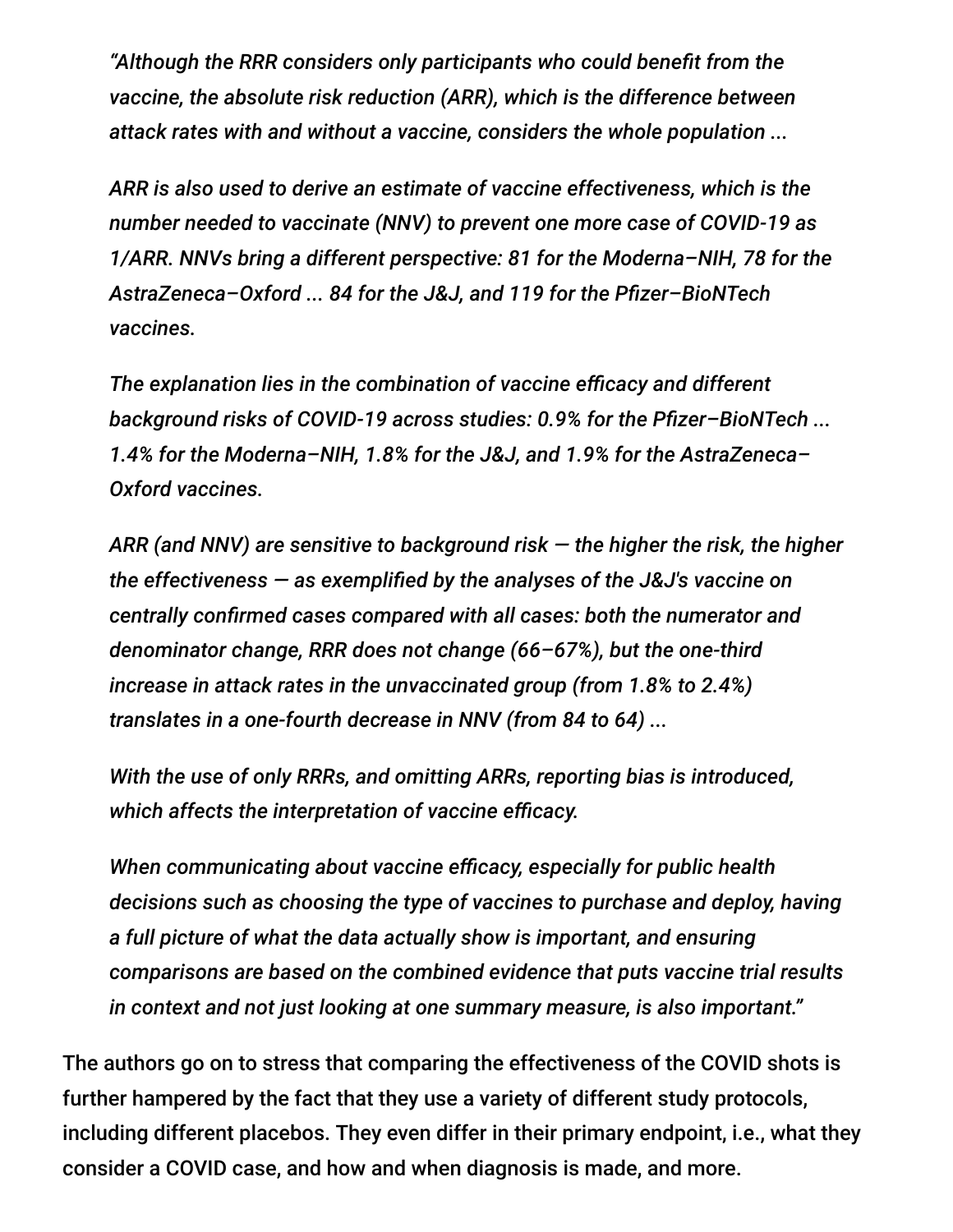*"We are left with the unanswered question as to whether a vaccine with a given efficacy in the study population will have the same efficacy in another population with different levels of background risk of COVID-19,"* the authors note.

One of the best real-world examples of this is Israel, where the relative risk reduction was 94% at the outset and an absolute risk reduction of 0.46%, which translates into an NNV of 217. In the Phase 3 Pfizer trial, the absolute risk reduction was 0.84% and the NNV 119. $13$  As noted by the authors: $14$ 

*"This means in a real-life setting, 1.8 times more subjects might need to be vaccinated to prevent one more case of COVID-19 than predicted in the corresponding clinical trial."*

# SARS-CoV-2 Specific Antibodies Pose Danger for the Obese

In related news, a recent study<sup>15</sup> published in the International Journal of Obesity warns that "the majority of SARS-CoV-2-specific antibodies in COVID-19 patients with obesity are autoimmune and not neutralizing."

In plain English, if you're obese, you're at risk of developing autoimmune problems if you get the natural infection. You're also at higher risk of a serious infection, as the antibodies your body produces are not the neutralizing kind that kill the virus. As explained by the authors: 16

*"SARS-CoV-2 infection induces neutralizing antibodies in all lean but only in few obese COVID-19 patients. SARS-CoV-2 infection also induces anti-MDA [malondialdehyde, a marker of oxidative stress and lipid peroxidation] and anti-AD [adipocyte-derived protein antigens] autoimmune antibodies more in lean than in obese patients as compared to uninfected controls.*

*Serum levels of these autoimmune antibodies, however, are always higher in obese versus lean COVID-19 patients. Moreover ... we also evaluated the*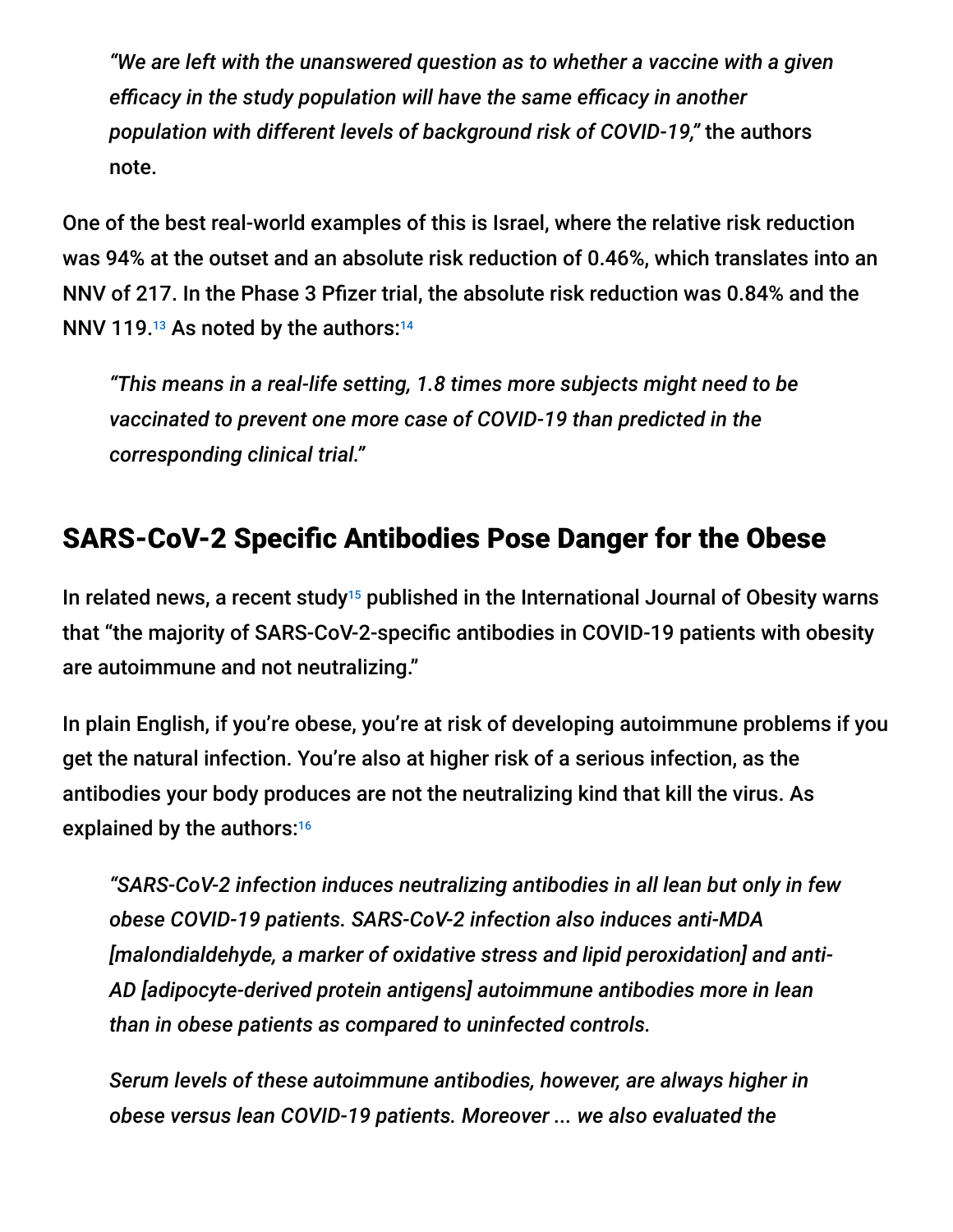*association of anti-MDA and anti-AD antibodies with serum CRP and found a positive association between CRP and autoimmune antibodies.*

*Our results highlight the importance of evaluating the quality of the antibody response in COVID-19 patients with obesity, particularly the presence of autoimmune antibodies, and identify biomarkers of self-tolerance breakdown. This is crucial to protect this vulnerable population at higher risk of responding poorly to infection with SARS-CoV-2 than lean controls."*

Now, these findings apply to obese people who develop the natural infection, but it makes one wonder whether the same holds true for the COVID jab. If the antibodies produced in response to the actual virus are primarily autoantibodies, will obese people develop autoantibodies instead of neutralizing antibodies in response to the COVID shot as well?

For clarity, an autoantibody is an antibody that is directed against one or more of your own body's proteins. Many autoimmune diseases are caused by autoantibodies that target and attack your own tissues or organs.

So, this is no small concern, seeing how the mRNA in the COVID shots (and subsequent SARS-CoV-2 spike protein, which is what your body produces antibodies against) gets distributed throughout your body and accumulates in various organs. 17,18

### Vermont's COVID Cases Despite Highest Vaccination Rate

At this point, there's an overwhelming amount of evidence showing the COVID shots are not working. What little protection you do get clearly wanes within a handful of months, and may leave you worse off than you were before. We're seeing data to this effect from a number of different places.

In the U.S., we can now look at Vermont.<sup>19</sup> At nearly 72% vaccinated, it has the highest rate of "fully vaccinated" residents in the country, according to ABC News,<sup>20</sup> yet COVID cases are now suddenly surging to new heights.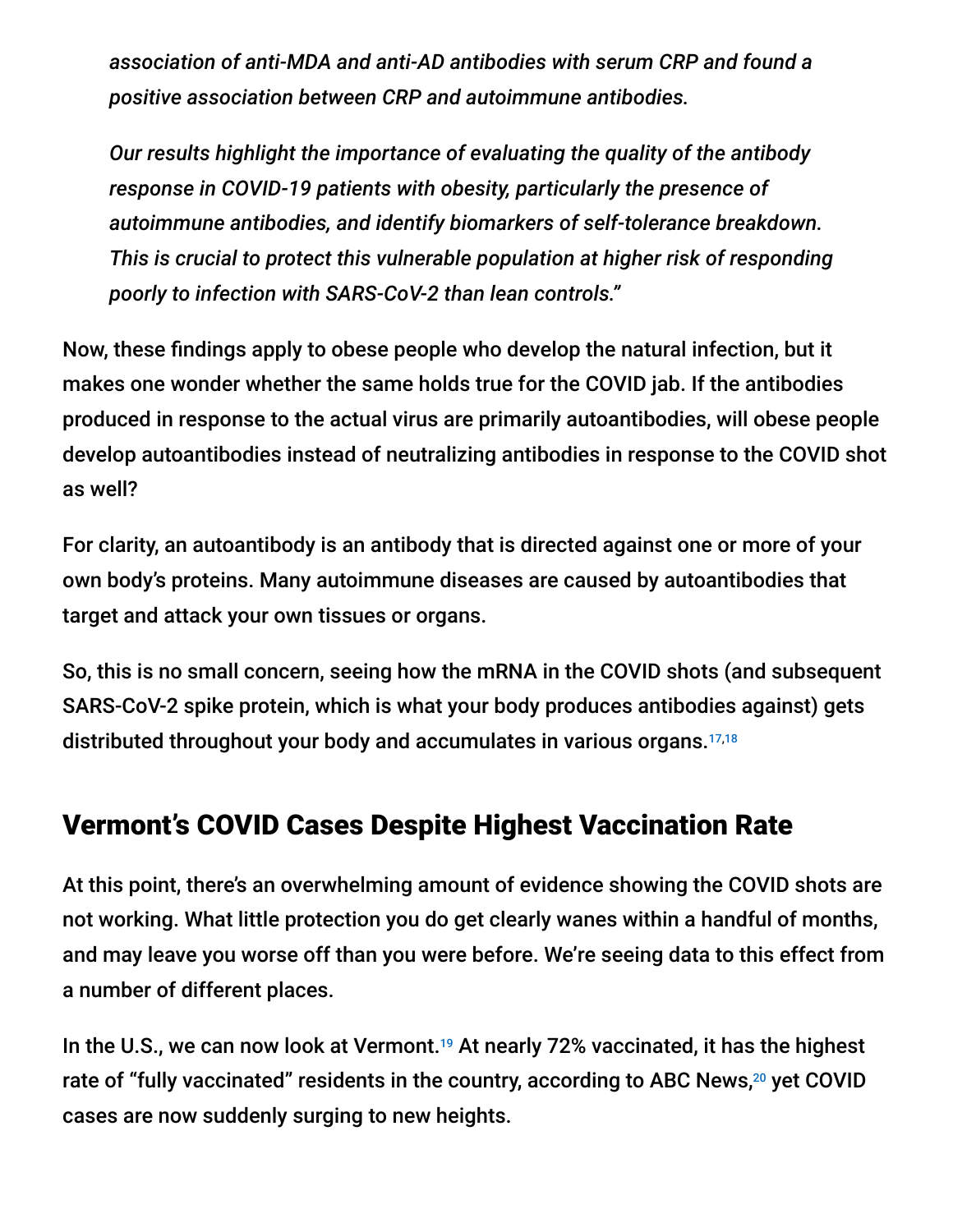U.S. Centers for Disease Control and Prevention data show Vermont had the 12th highest COVID case rate in the nation as of November 9, 2021. Over the previous seven days, cases had increased by 42%. It couldn't have been due to a surge in testing, though, as the weekly average of tests administered had only increased by 9% in that time.

What's more, during that first week of November, the hospital admission rate for patients who were fully vaccinated increased by 8%, while the admission rate for those who were not fully vaccinated actually decreased by 15%.

# **<sup>66</sup>** Data from physician assistant Deborah Conrad<br>shows vaccinated people are nine times more likely **shows vaccinated people are nine times more likely to be hospitalized than the unvaccinated."**

Keep in mind that you're not considered "fully vaccinated" until two weeks after your second injection. If you got your second dose a week ago and end up in the hospital with COVID symptoms, you're counted as unvaccinated. This gross manipulation of reality makes it very difficult to interpret the data, but even with this manipulation it is beyond obvious that the vaccines are failing.

Overall, the case rate in Vermont is FAR higher now than it as in the fall of 2020, when no one had gotten the "vaccine." According to Vermont health commissioner Dr. Mark Levine, the surge is occurring primarily among unvaccinated people in their 20s and children aged 5 through 11  $-$  a curious coincidence, seeing how the shots are just now being rolled out for 5- to 11-year-olds.

Levine blames the surge on the highly infectious delta variant, but delta has been around for months already. The first case of delta in Vermont was identified in mid-May 2021. $^{21}$ Surely, it wouldn't have taken six months for this most-infectious of variants to make the rounds and cause an unprecedented spike?

Two clues are given by Levine, however, when he admits that a) Vermont has one of the lowest rates of natural immunity in the U.S. and b) protection is waning among those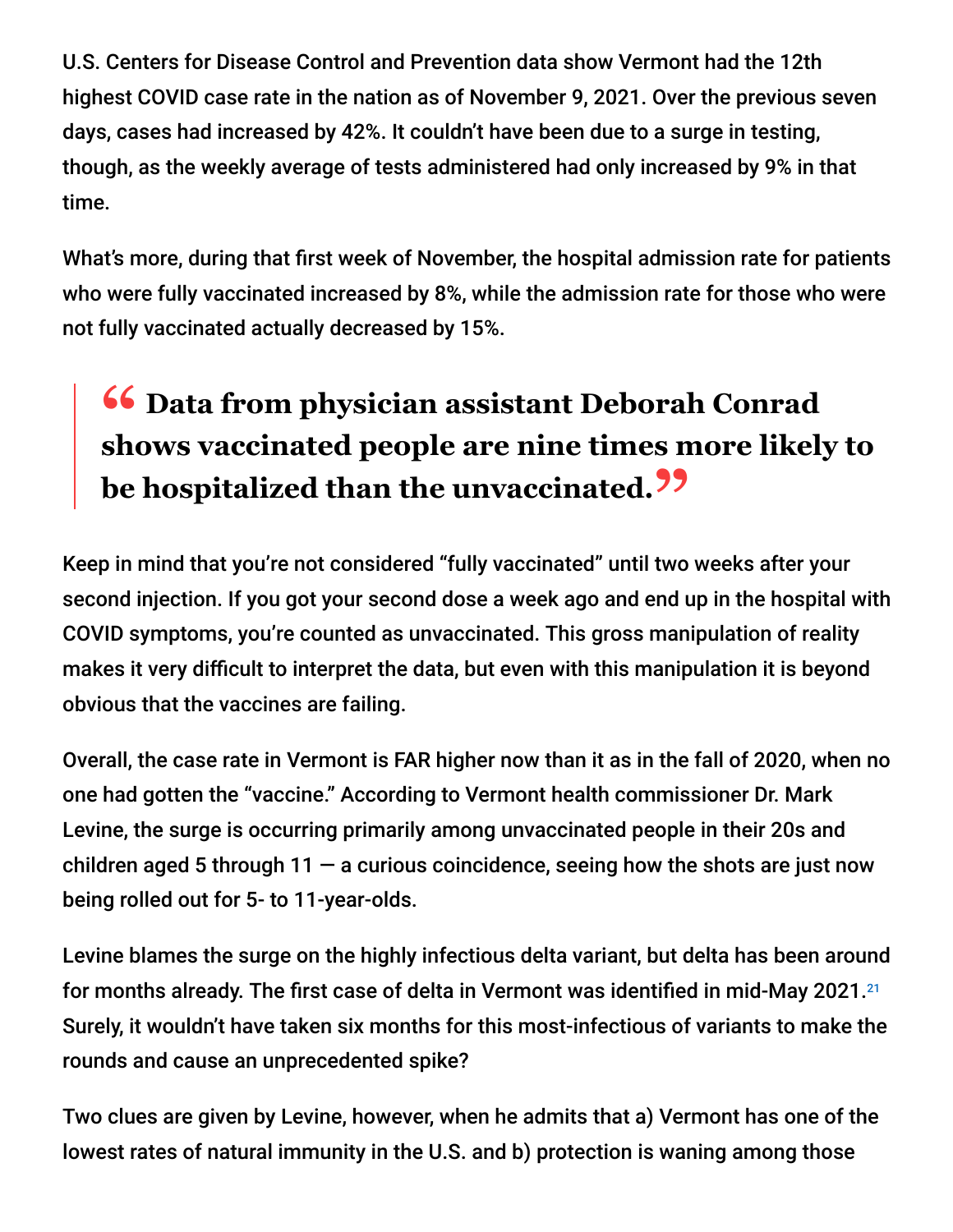who got the COVID shot early to mid-year. Breakthrough cases among the fully vaccinated shot up 31% during the first week of November. 22

## Fully Vaxxed Are Nine Times More Likely To Be Hospitalized

Coincidentally, data from physician assistant Deborah Conrad, presented by attorney Aaron Siri<sup>23</sup> October 17, 2021, shows vaccinated people are nine times more likely to be hospitalized than the unvaccinated.

The key, however, was in what they counted as vaccinated. Rather than only including those who had gotten the shot two weeks or more before being hospitalized, they simply counted those who had one or more shots, regardless of when, as vaccinated. This gives us an honest accounting, finally! As explained by Siri: 24

*"A concerned Physician Assistant, Deborah Conrad, convinced her hospital to carefully track the COVID-19 vaccination status of every patient admitted to her hospital. The result is shocking.*

*As Ms. Conrad has detailed, her hospital serves a community in which less than 50% of the individuals were vaccinated for COVID-19 but yet, during the same time period, approximately 90% of the individuals admitted to her hospital were documented to have received this vaccine.*

*These patients were admitted for a variety of reasons, including but not limited to COVID-19 infections. Even more troubling is that there were many individuals who were young, many who presented with unusual or unexpected health events, and many who were admitted months after vaccination."*

Despite these troubling findings, health authorities ignored Conrad when she reached out. In mid-July 2021, Siri's law firm also sent formal letters to the CDC, the Health and Human Services Department and the U.S. Food and Drug Administration on Conrad's behalf, $25$  and those were ignored as well.